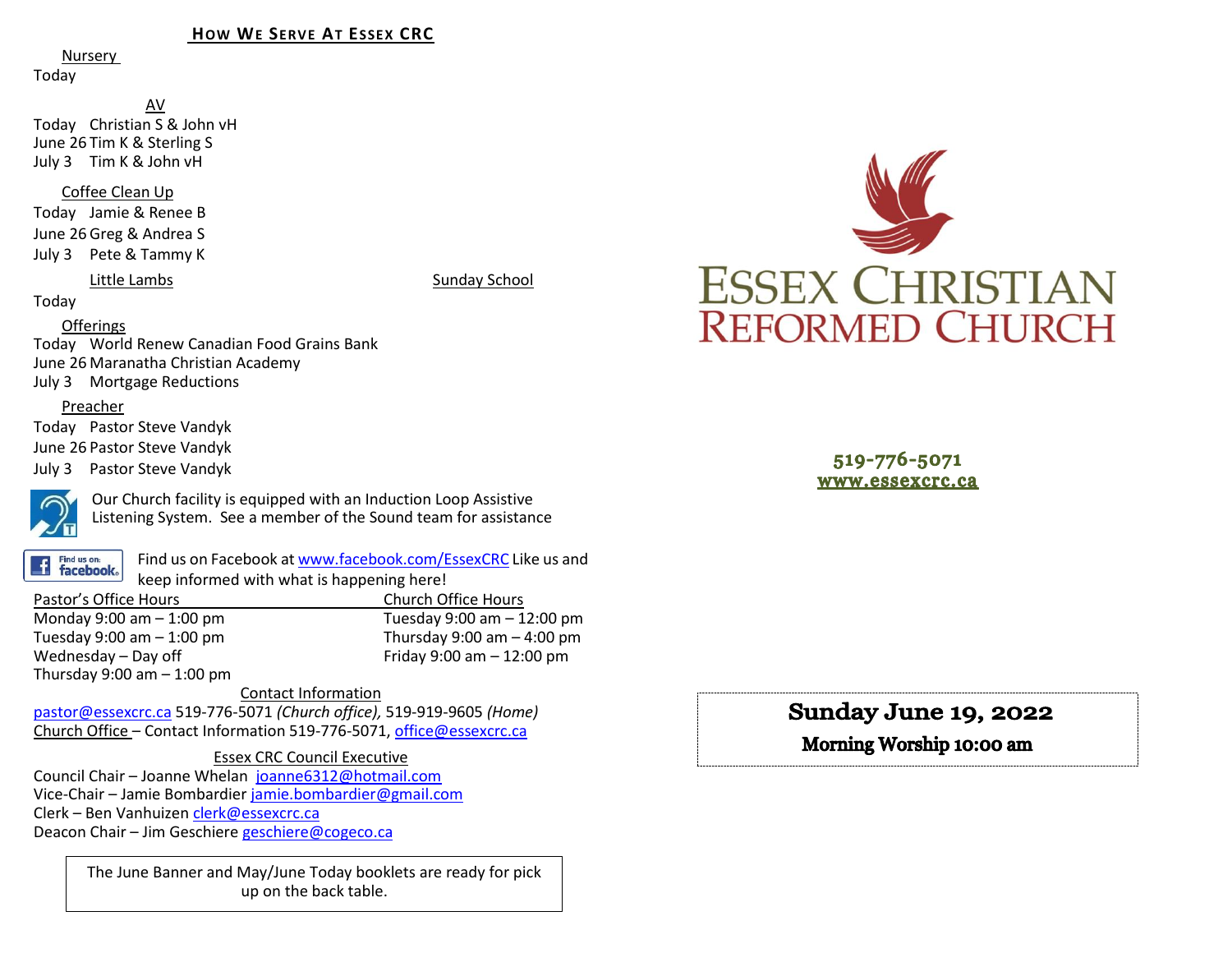Welcome to everyone either here in-person or online to our worship service this morning. Do plan to stay and enjoy a cup of coffee with us in the fellowship hall.

Our Church Family

Keep those family members and friends in prayer as they endure with various health issues **Tena D**, **Jack D**, **Lea H, Anna R, Gerry S, Doris V, Wilma W, Johanna W** along with our elderly in care homes or those receiving extra support (**Pete & Betty A**, **CoryB**, **DinyK, Nick KSr,John O**and **AnnaP**.

# BIRTHDAY GREETINGS

Congratulations to Ashley W (Tues) and Ryan L (Thurs). May the Lord bless you!

What is Happening This Week

10:00 am – Sunday Morning Worship with Pastor Steve Vandyk in-person or online at Facebook/Essex CRC.

Board of Administration – Monday at 7:00 pm

Reach Up – Tuesday at 7:00 pm on Zoom

Reach In & Out – Tuesday at 7:00 pm

Praise Practice – Wednesday at 6:30 pm

Next Sunday June 26, 2022

10:00 am – Sunday Morning Worship with Pastor Steve Vandyk in-person or online at Facebook/EssexCRC.

# OFFICE BEARER NOMINATIONS

For the upcoming office bearer election, Council submits the following individuals for approval and gives thanks to God for their willingness to serve in Essex CRC. For Elder Peter D & Matt V. For Deacon Ashley A, Linda M & Garret S. If you have a concern or objection about any of these individuals, speak to your District Elder before June 30, 2022. Should these names be approved, we will cast lots for 2 (Two) Deacons during the worship service on Sunday July 3, 2022.

## THANK YOU,

We like to thank everyone for all the cards and best wishes that we received for our 70th Wedding Anniversary! We had a beautiful day!

*Pete and Betty A*

# Weekly Offerings

Today's offerings are for the **FINANCIAL MINISTRY PLAN** and **WORLD RENEW FOOD GRAINS BANK** 

Over 800 million people globally go hungry on a daily basis. In times of conflict and disaster, hunger becomes even more overwhelming. As a member of the Canadian Foodgrains Bank, World Renew responds to the food needs of families around the world who have been impacted by conflict, disaster, and food insecurity. Together, World Renew and the Foodgrains Bank assist communities with today's recovery, while laying the groundwork for tomorrow's security through vital agriculture and nutrition programs.

June 26 offering is for Maranatha Christian Academy. Maranatha Christian Academy is located in Windsor, ON. They provide an ideal environment for God's growth of the mind, heart and soul of students in Junior Kindergarten through Grade 12.

CHANGE-4-LIFE- BRING YOUR BOTTLES BACK JUNE 19, 2022 We hope you are filling your baby bottles with your spare change. This money will be used to help support couples and women who are facing an unplanned pregnancy. Counselling and assistance are available from the Melo Clinic and Pregnancy Centre in Leamington and Windsor. Bring back your bottle on Father's Day June 19. *Please make sure you include your envelope number with your donation.*

MIRACLE DAY – MONDAY JUNE 27 – WILL YOU HELP!

What a great opportunity to give back to the community. We will be collecting food donations for the upcoming Miracle Day Food Drive. *Please note this year there will be no Porch pickup of donations*. Donations made here will be taken to the drop off centre at Holy Name of Jesus Church on June 27. We are collecting non-perishable food items especially breakfast cereals, pasta, canned goods etc. Please drop off your donations outside the church office.

# DEACON 101

On Tuesday June 28, from 7:00-8:00pm you are invited to a Zoom Workshop! This workshop is for new Deacons to learn about their role, but also for experienced Deacons to be refreshed and to share their insights with those who are new. We will take a closer look at the 'Deacons Mandate' and look at practical examples of how that is worked out in your church. This 1-hour zoom class is for anyone who is interested in knowing more about the role of a deacon. All people who wish to come are invited! Please send an email or phone call to the office or the pastor letting them know that you plan to attend, and a zoom invite will be sent. See you at the Workshop!